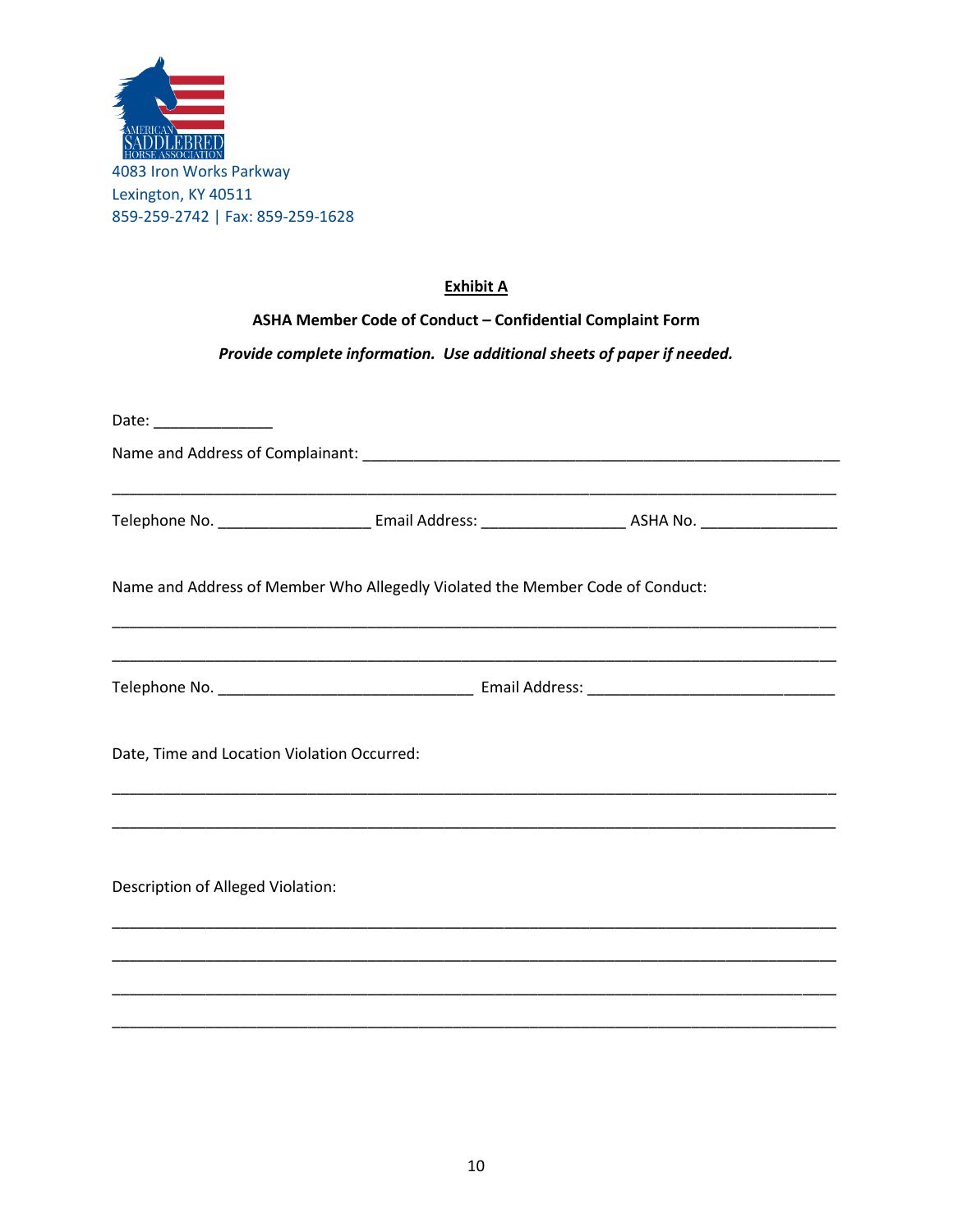

Specific Member Code of Conduct Rules Violated:

Names and Contact Information of Witnesses and Others with Relevant Information:

Is law enforcement or another governing body (e.g., USEF, SafeSport, UPHA) involved in investigating this matter? If yes, provide details.

Has a civil lawsuit been filed regarding the same parties and/or facts? \_\_\_\_\_\_\_\_\_\_\_\_\_\_\_\_ If yes, provide details.

Provide any other information or details that would be helpful to the investigation and resolution of this matter: